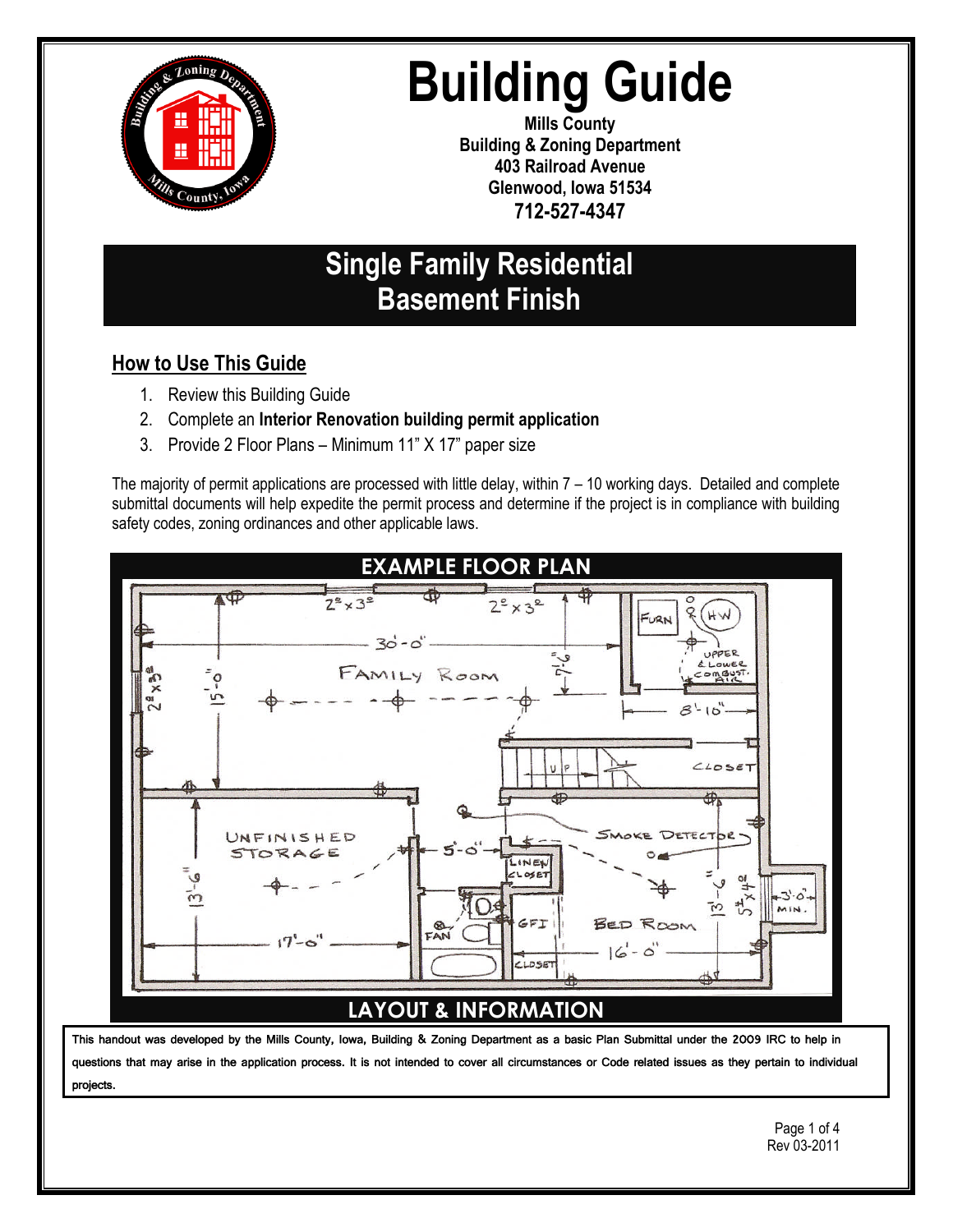# **Single Family Residential Basement Finish**

#### **Directions**

**Submit 2 (two) complete sets of required information.**

- **1. Completed Interior Renovation building permit application.**
- **2. Draw a floor-plan with dimensions drawn to scale, showing the layout of the entire basement. Label the use for ALL of the rooms and areas.**
- **3. Show electrical outlets, switches, smoke alarm/detectors, lighting, fans, plumbing fixtures, cleanouts, furnace and water heaters, etc.**
- **4. List door and window sizes, types, identify emergency escape and rescue windows, and egress window wells with ladder and clear dimensions of window well (if applicable).**
- **5. Identify modifications to the existing structure such as posts, beams and floor joists.**
- **6. Indicate height of dropped ceiling areas less than 7 feet.**
- **7. A shower or tub equipped with a showerhead shall have a minimum ceiling height of 6'- 8" above a minimum area 30" by 30" at the showerhead.**
- **8. Show clearance around the tub and water closet (toilet).**

#### **Emergency Escape Windows:**

All basements and sleeping rooms must have an emergency escape window or exterior door. Emergency escape windows with a sill height below grade must be provided with an emergency escape window well and ladder.



#### *IMPORTANT CODE NOTE:*

#### **Smoke Alarms:**

Smoke alarms are required in all basements. If the finished basement contains a sleeping room, a smoke alarm must be installed on the ceiling or wall in the sleeping room and in the hallway or area immediately outside of the sleeping room. Smoke alarms added to satisfy the above requirements must be hard wired with the battery backup, and interconnected with existing smoke alarms. Smoke alarms are required to be hardwired and interconnected in new and existing bedrooms, halls and on each level unless removal of interior wall or ceiling finish would be required. In this case, battery operated devices are acceptable.

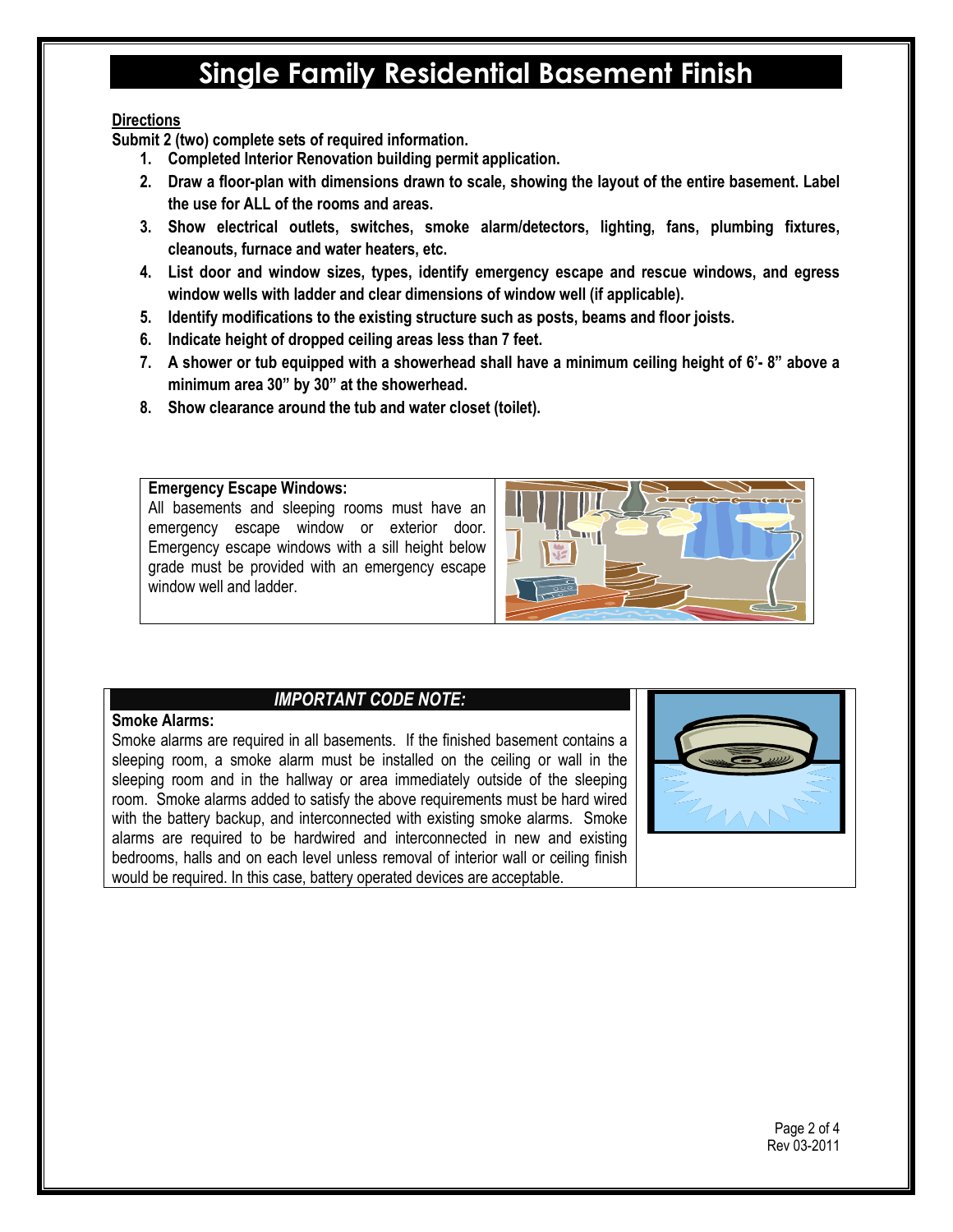## **Basement Finish Code Requirements**

#### **1. Ceiling Heights:**

If finished ceiling will be less than 7' in height, Please inquire with the Building & Safety Division for possible exceptions.

#### **2. Emergency Escapes:**

All basements and sleeping rooms must have an emergency escape window or exterior door. Emergency escape windows with a sill height below grade must be provided with an emergency escape window well and ladder. (For emergency escape window and window well requirements, see page 4).

#### **3. Smoke Alarms:**

Smoke alarms are required in all basements. If the finished basement contains a sleeping room, a smoke alarm must be installed on the ceiling or wall in the sleeping room and in the hallway or area immediately outside of the sleeping room. Smoke alarms added to satisfy the above requirements must be hard wired with the battery backup, and interconnected with existing smoke alarms. Smoke alarms are required to be hardwired and interconnected in new and existing bedrooms, halls and on each level unless removal of interior wall or ceiling finishes would be required. In this case, battery operated devices are acceptable.

#### **4. Fuel burning Appliances:**

Furnaces and water heaters cannot be located in a bedroom or bathroom unless appliances are installed in a dedicated enclosure in which all combustion air is taken directly from outdoors, and a weather stripped solid door equipped with an approved self closing device is installed. If the furnace and water heater are being enclosed, adequate combustion air must be provided for these appliances to operate properly. For maintenance purposes, a minimum of 30 inches clear working space must be provided in front of furnaces and water heaters. Maintenance or removal of each appliance must be possible without removing or disturbing walls, piping, valves, wiring and junction boxes.

#### **5. Floated Walls:**

In areas subject to floor heaving, non-bearing walls on basement floor slabs should be built to accommodate not less than 1-1/2 inches of floor movement. A detail of a typical floated wall is included on page 4 of this hand-out. Drywall should be held to a minimum of 1 inch above the slab to allow for movement. This area is typically covered with the finish wall base board or decorative floor molding attached to the pressure treated floors plate.

#### **6. Fire-blocking:**

Fire-blocking must be installed in concealed spaces of wood-furred walls at the ceiling level, at 10 foot intervals along the length of the wall and at all interconnections of concealed vertical and horizontal spaces such as intersection of stud walls and soffits or dropped ceilings. A detail of typical fire-blocking is included on page 4 of this handout. Fire-blocks may be constructed of 1-1/2 inch lumber, 34 inch plywood or particle board, 1/2 inch gypsum board or fiberglass insulation 16 inches minimum in height, securely fastened.

#### **7. Insulation:**

Minimum R-13 Insulation or equivalent is required to be in all frame walls adjacent to basement exterior walls.

#### **8. Space Under Stairs:**

If access to the area or space under the basement stairs is provided for storage or other uses, the walls and ceiling of this enclosed space must be protected on the inside, with a minimum 1/2 inch Gypsum/Sheetrock installed

#### **9. Bathrooms:**

Toilets must be provided with a minimum of 21 inches in front of the toilet and 15 inches from the center of the toilet and any sidewall or other obstruction. Showers shall have a minimum inside dimension of 900 square inches, capable of encompassing a 30 inch circle and be finished 72 inches above the floor with non-absorbent materials.

**10. Lighting, Ventilation & Heating:** Lighting, ventilation and heating are required for any finished portion of the basement.

Habitable Rooms: All habitable rooms shall have an aggregate glazing area of not less that 8 percent of the floor area of such rooms. Natural ventilation shall be through windows, doors, louvers or other approved openings to the outdoor air. Such openings shall be provided with ready access or shall otherwise be readily controllable by the building occupants. The minimum open-able area to the outdoors shall be 4 percent of the floor area being ventilated.

#### **Exceptions:**

- 1. The glazed areas need not be open-able where an approved mechanical ventilation system capable of producing 0.35 air change per hour in the room is installed or a whole-house mechanical ventilation system is installed capable of supplying outdoor ventilation air of 15 cubic feet per minute (cfm) per occupant computed on the basis of two occupants for the first bedroom and one occupant for each additional bedroom.
- 2. The glazed areas need not be installed in rooms where artificial light is provided capable of producing an average illumination of 6 foot-candles (65 lux) over the area of the room at a height of 30 inches (762 mm) above the floor level.

**Adjoining rooms:** For the purpose of determining light and ventilation requirements, any room shall be considered as a portion of an adjoining room when at least one-half of the area of the common wall is open and unobstructed and provides an opening of not less than one-tenth of the floor area of the interior room but not less than 25 square feet (2.3 m²).

**Bathrooms:** Bathrooms, water closet compartments and other similar rooms shall be provided with aggregate glazing area in windows of not less than 3 square feet (0.3 m<sup>2</sup>), one-half of which must be open-able.

#### **Exceptions:**

1. The glazed areas shall not be required where artificial light and a mechanical ventilation system are provided. The minimum ventilation rates shall be 50 cubic feet per minute (24 L/s) for intermittent ventilation of 20 cubic feet per minute (10 L/s) for continuous ventilation. Ventilation air from the space shall be exhausted directly to the outside.

**Required Heating:** Capable of maintaining a minimum room temperature of 68°F (20°C) at a point 3 feet (914 mm) above the floor and 2 feet (610 mm) from exterior walls in all habitable rooms at the design temperature. The installation of one or more portable space heaters shall not be used to achieve compliance.